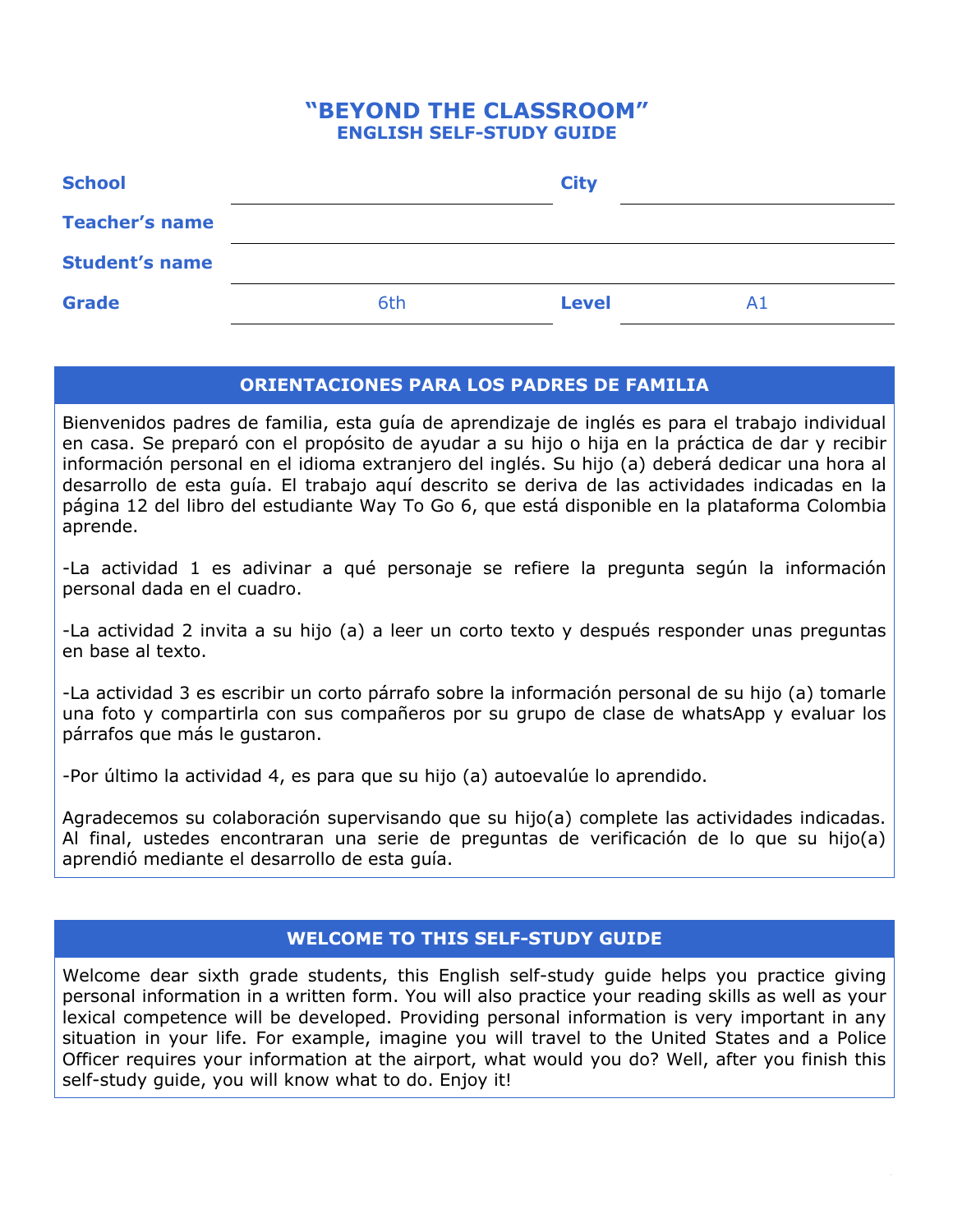| <b>Topic</b>                                                                                                                                                                                                                                                                          |  | Skill(s)               | <b>Grammar</b>                |  | <b>Vocabulary</b>                | <b>Function(s)</b>                 |
|---------------------------------------------------------------------------------------------------------------------------------------------------------------------------------------------------------------------------------------------------------------------------------------|--|------------------------|-------------------------------|--|----------------------------------|------------------------------------|
| Personal information                                                                                                                                                                                                                                                                  |  | Reading and<br>writing | Verb to be,<br>present simple |  | Professions,<br>sports and food. | Giving<br>personal<br>information. |
| <b>GET READY</b>                                                                                                                                                                                                                                                                      |  |                        |                               |  |                                  |                                    |
| <b>Textbooks Links:</b><br><b>Study</b><br>mobile<br><b>Resources:</b><br>phone,<br>time<br>dictionary,<br>pencil,<br>Way To Go student book 6, page 12.<br>pen<br>and<br>$\qquad \qquad -$<br>written instructions for giving<br>needed:<br>1 hour<br>personal information activity. |  |                        |                               |  |                                  |                                    |
| <b>LEARNING OBJECTIVES</b><br><b>LEARNING STRATEGIES</b>                                                                                                                                                                                                                              |  |                        |                               |  |                                  |                                    |
| What can you do to achieve the objectives?<br>What will you learn/practice/reinforce<br>Read the instructions for each task.<br>$\bullet$<br>with these activities?<br>Use a free dictionary to look for vocabulary.<br>$\bullet$<br>Before reading the text, look for the meaning of |  |                        |                               |  |                                  |                                    |

- By the end of this self-study guide, students will be able to express personal information in written form. ● After writing your paragraph about your
- By the end of this self-study guide, students will be able to identify names, ages, professions and likes.

# **ACTIVITIES**

the words that you do not know.

spelling of the words.

personal information, pay attention to the

- **1. GAME "***guess who" (*15 minutes)
	- **a. Look at the following chart, and analyze the information of each character.**
	- **b. After analyzing the information, answer the questions below.**

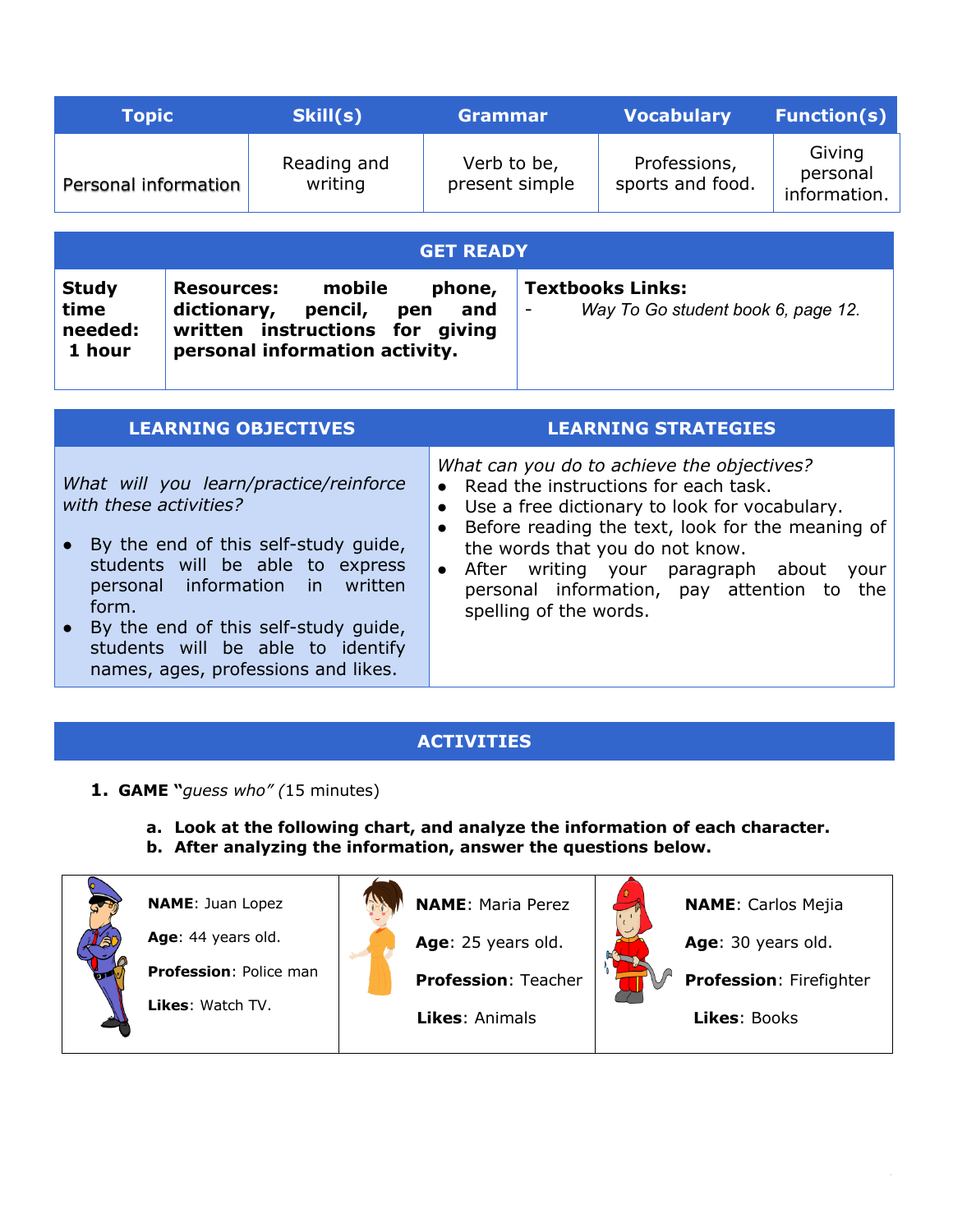

**NAME**: Diana Torres

**Age**: 35 years old.

**Profession**: Doctor

 **Likes**: Fruits



**NAME**: José Marin

**Age**: 20 years old

**Profession**: Soccer player

**Likes**: Soccer



**NAME**: Camilo arias **Age**: 10 years old. **Profession**: Student  **Likes**: Pizza

- **1. Who is 10 years old**
	- **a. Camilo**
	- **b. Maria**
	- **c. Carlos**
- **2. Who is a doctor?**
	- **a. Juan**
	- **b. Diana**
	- **c. José**
- **3. Who likes soccer?**
	- **a. Carlos**
	- **b. Juan**
	- **c. José**
- **4. Who is a teacher?**
	- **a. Maria**
	- **b. José**
	- **c. Camilo**
- **5. Who is 30 years old?**
	- **a. Carlos**
	- **b. Diana**
	- **c. Juan**
- **6. Who likes fruits?**
	- **a. Maria**
	- **b. Diana**
	- **c. José**
- **7. Who is a police man?**
	- **a. Camilo**
	- **b. José**
	- **c. Juan**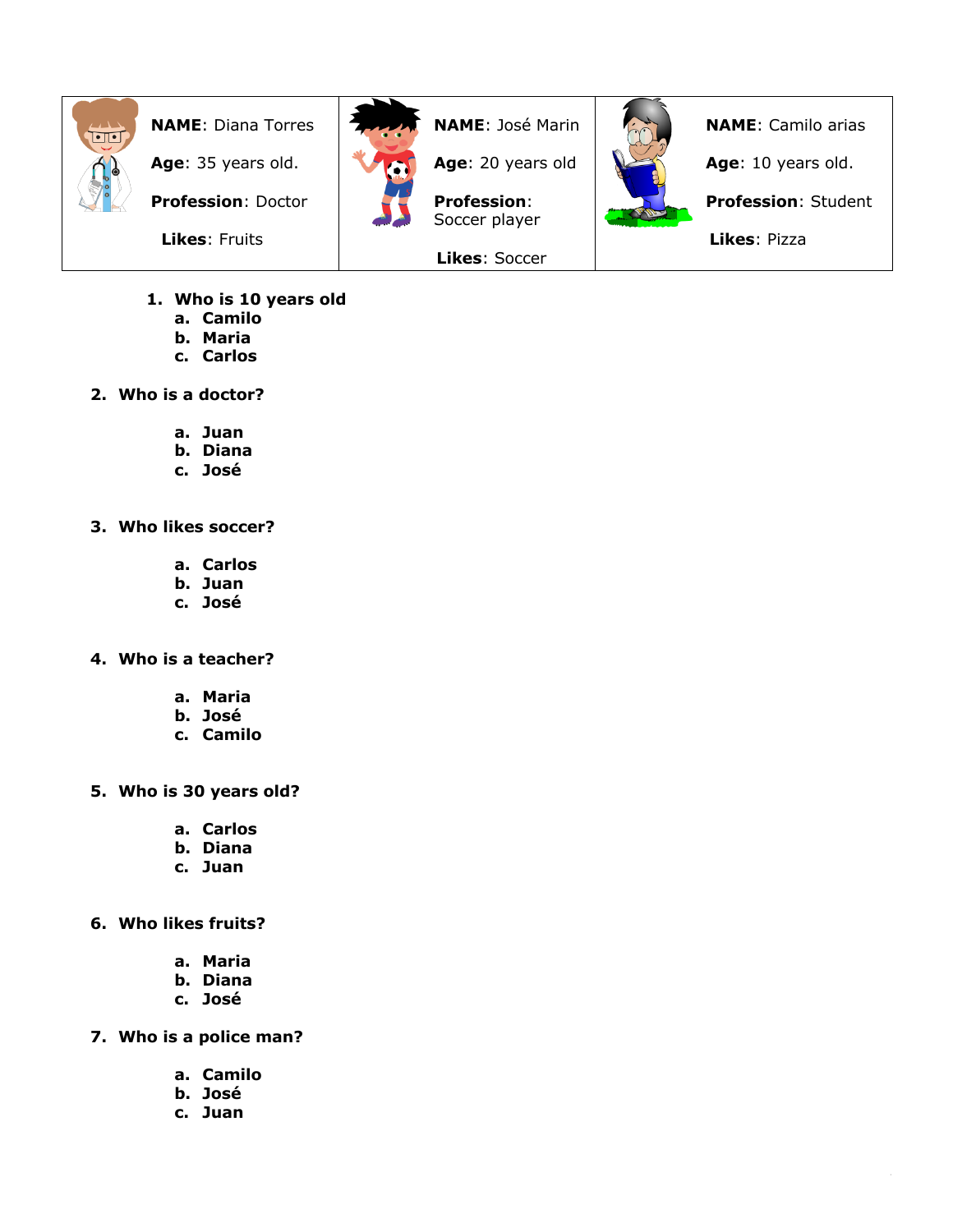#### **8. Who likes animals?**

- **a. José**
- **b. Carlos**
- **c. Maria**
- **9. Who is 20 years old?**
	- **a. Carlos**
	- **b. Diana**
	- **c. José**
- **2. Reading comprehension** (20 minutes)
	- **a. Read carefully the following text.**
	- **b. Answer the questions below.**

**Tip:** You can use online dictionaries to look for words that you do not know.



#### **Hello friends**!

My name is Juanita, I am 10 years old and I live in Armenia. I am a student and I like my school. I am very intelligent. I like to cook with my mother and my favorite food is cookies. Do you like cookies too? They are delicious, especially when they have chocolate chips.

#### **1- How old is Juanita? 4- Juanita likes to…..**

- **a.** 12 years old. **a**. Cook
- **b.** 15 years old. **b**. Read
- **c.** 10 years old**. c.** Dance

- 
- 
- **c.** Bogotá **c**. fruits

#### **2- Where does Juanita live? 5- What is Juanita's favorite food**

**a.** Cali **a**. pizza **b.** Armenia **b**. cookies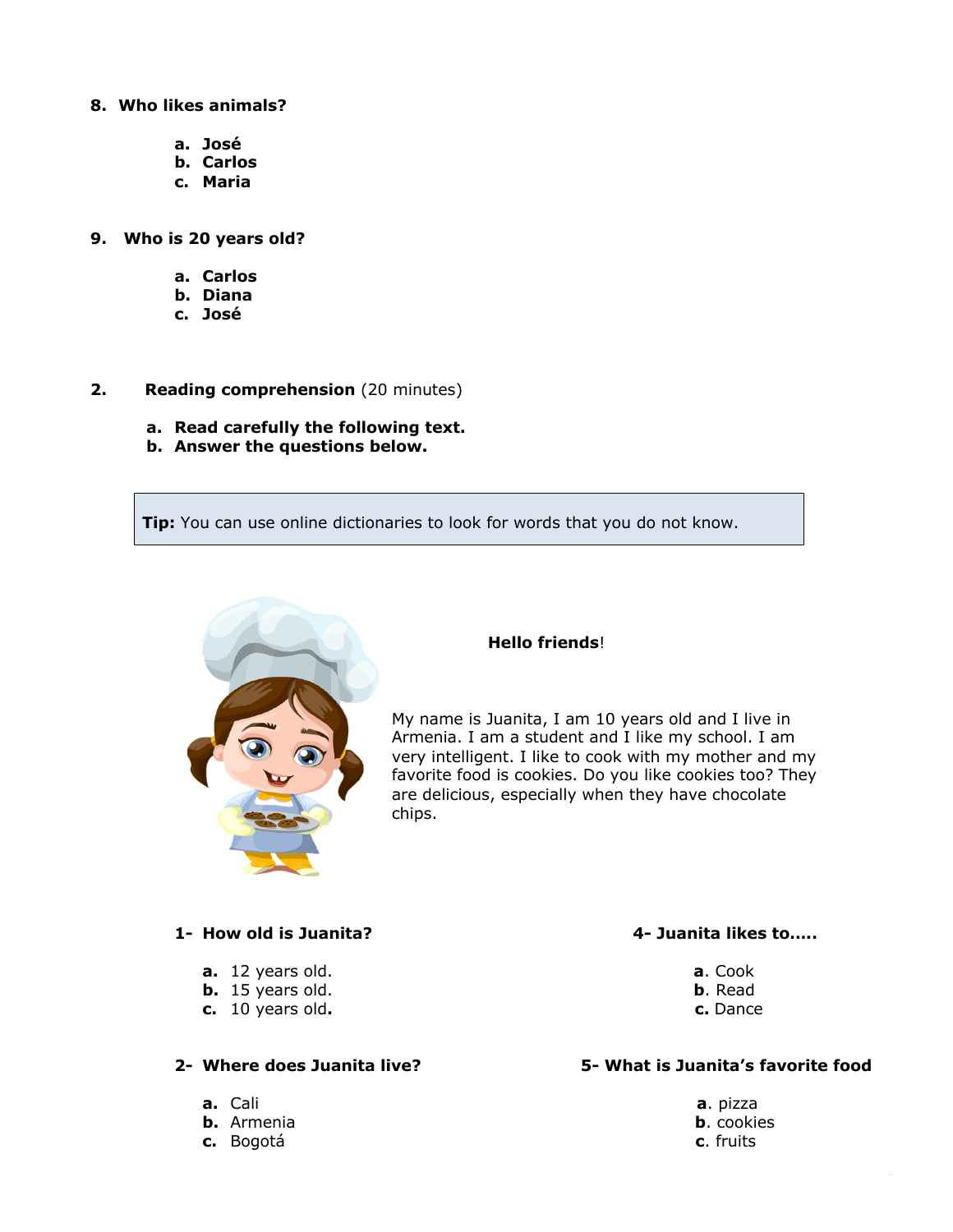### **3- Juliana is a……**

- **a.** Student
- **b.** Doctor
- **c.** Teacher

#### **10.Writing (**20 minutes**)**

You are going to participate in a talent show, but for participating you need to give some personal information.

- a. Write a short paragraph in the chart below with your personal information, around 40 words.
- b. After that, take a picture and send it to your class WhatsApp group.
- c. Compare with your classmates your likes, profession, age etc.
- d. Choose the best paragraphs and send a  $\bullet$  to your classmates.

Note: Do not forget to put a picture of yourself, you can draw it.

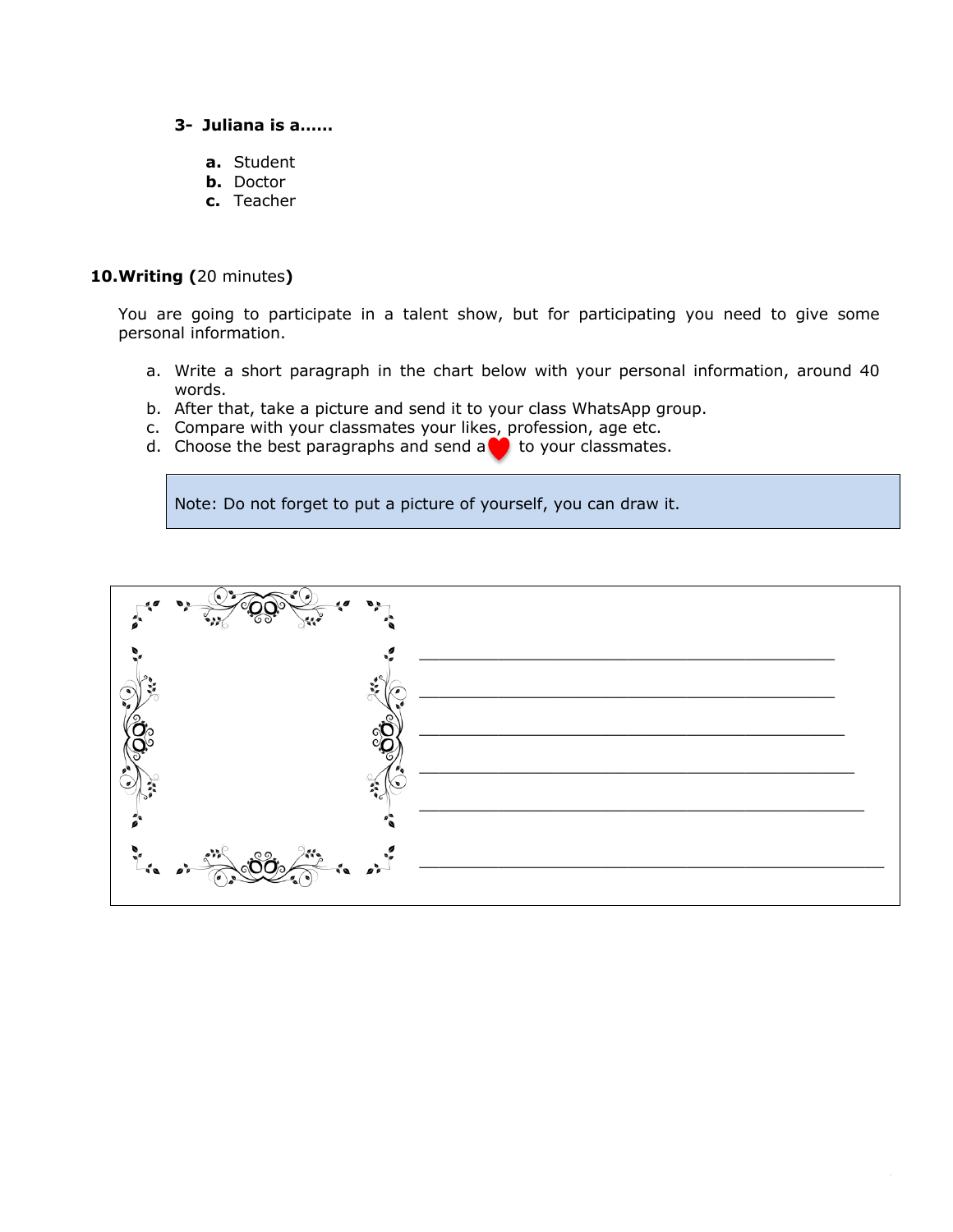## **11.ASSESSMENT TASKS** (5 minutes)

| Check your progress                                       |                  |                   |                   | <b>Discuss</b><br>with<br>your<br>parents and answer the<br>questions below |
|-----------------------------------------------------------|------------------|-------------------|-------------------|-----------------------------------------------------------------------------|
|                                                           | <b>Very well</b> | <b>Quite well</b> | With<br>difficult | How many words did you<br>learn using the dictionary?                       |
| I can write my personal<br>information                    |                  |                   |                   | Was the reading easy to<br>understand?                                      |
| I can understand<br>names, ages,<br>professions and likes |                  |                   |                   | Was the text easy to write?                                                 |

# **THIS IS THE END**

Congratulations! You did a very good job! Continue practicing how to give personal information in written form. You can check the useful resources as well.

# **USEFUL RESOURCES**

https://dictionary.cambridge.org/es/

### **ANSWER KEY**

Exercise 1: 1-a, 2-b, 3-c, 4-a, 5-a, 6-b, 7-c, 8-c, 9-c Exercise 2: 1-c, 2-b, 3-a, 4-a, 5-b

# **ORIENTACIONES FINALES PARA LOS PADRES DE FAMILIA**

Una vez su hijo haya terminado las actividades de esta guía, por favor hágale las siguientes preguntas que le permiten verificar el proceso de aprendizaje.

-¿Cuál fue la actividad que más te gusto y cuál fue la actividad que te pareció más difícil?

- Leamos juntos el párrafo que hiciste. Cuéntame, ¿Qué tan clara crees que fue la información personal que escribiste? ¿Por qué?
- ¿Qué crees que podemos hacer juntos para mejorar tu escritura en inglés?
- ¿Cuánto tiempo te tardo desarrollar la guía?
- ¿Qué recursos utilizaste?